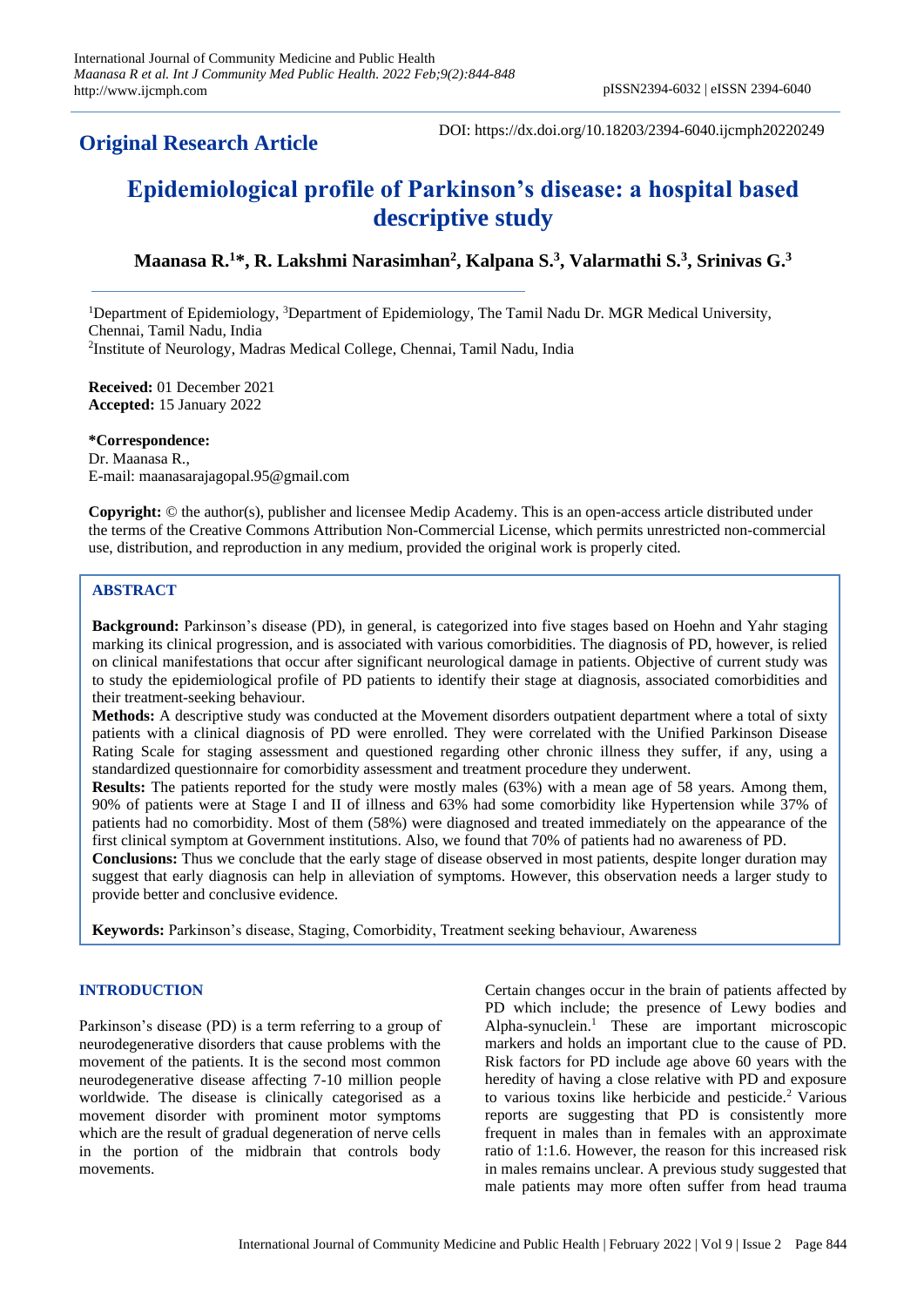and toxicant exposure, which lead to PD. Another possible reason could be oestrogen which may act as a neuroprotective in females.<sup>3</sup> The motor features are identified relatively late in the pathological process when approximately 50% of dopaminergic neurons have been lost in the substantia nigra.<sup>1</sup> PD can be categorised into five stages based on its clinical manifestations marking the progression of the disease.

#### *Staging based on Hoehn and Yahr rating scale*

Stage I-Mildest form with tremors exclusive to one side of the body. Stage II-Moderate form with stiffness, tremor and trembling. Change in facial expression and speech difficulties can occur. Stage III-Moderately advancing form with loss of balance, decreased reflexes, overall slowness in movements. Stage IV-Severe form with a significant decrease in movement and response time and becomes dependant on others for daily activities. Stage V-Most advanced stage with advancing stiffness which causes freezing upon standing and impossible to walk. Many patients experience hallucinations, confusion, and delusions. 4

It is believed, though not proven, that pathology may be too far advanced at the point of clinical diagnosis to be affected by potentially neuroprotective treatment. Unfortunately, there is still inadequate awareness of symptoms of PD causing patients to take up various treatments without proper diagnosis. Also, various comorbid conditions are known to be associated with the development of PD. They include depression, anaemia, diabetes mellitus, hypertension, cancer, dietary factors and much more. Of the above, Depression is known to cause inherent emotional distress which negatively impacts the quality of life, motor and cognitive deficits, functional disability, and other psychiatric comorbidities in patients with PD. <sup>5</sup>

Dopamine loss in PD diseased brain is a cause of the motor deficiency and, possibly, a reason for the cognitive deficit observed in some PD patients. PD is mostly not recognized in its early stage because of a long latency between the first damage to dopaminergic cells and the onset of clinical symptoms. Therefore, it is very important to find reliable molecular biomarkers that can distinguish PD from other conditions, monitor its progression, or indicate a positive response to a therapeutic intervention.<sup>6</sup> Also; identifying cases at a much earlier stage will pave way for clinical trials of emerging drugs that would delay the progression of PD. The treatment-seeking behaviour of patients is thus studied to know at what condition the disease is getting diagnosed. This also helps to know the attitude of patients towards the early stage of disease as later the diagnosis of PD delays the treatment of disease.

Thus, a study on the most common stage of PD patients at the time of diagnosis would help us to know whether PD has been diagnosed at an ideal time and does it help to

control or slow down its progression. The study would also provide a list of comorbidities associated with PD which would help us to assess its influence on the disease progression. The analysis of treatment-seeking behaviour of patients would help us to further understand whether they are having enough awareness to reach out to the physician as early as the development of symptoms.

#### **METHODS**

The study was conducted for a period of two months from June 2019 to August 2019 at the Movement disorders OPD of the Rajiv Gandhi government general hospital, Chennai. The patients diagnosed with PD reporting at the hospital OPD were enrolled and their symptoms were recorded. They were correlated with Unified Parkinson's disease rating scale (part B) for assessment of their stage of the disease.

The patients were then questioned by direct interview, if they were suffering from other chronic illness and if any, their period of onset of symptoms and treatment. They were correlated with the onset of PD to record the associated comorbid conditions and the patients were also interviewed regarding the treatment procedures they underwent before arriving at the institution using Standardised questionnaires (part C) (part D). All patients were given an informed consent form and patient information sheet regarding the purpose and mode of study before the commencement of the study and only those who gave their consent were taken up for the study. The results of the study were then analysed in terms of frequency and percentage.

#### **RESULTS**

Sixty patients were enrolled for this study, of which more than 40 patients (75%) were above the age of 50 years with a mean age of 58 (median 57.5; SD 11.21) and the age range between 29-79 years (Figure 1).



# **Figure 1: Age and gender passed distribution of PD patients.**

However, 38 (63%) of participants were males, while those between the age group of 41-50 were mostly females (83%) and the total male-female ratio was 1.7:1. Previous studies have stated that higher number of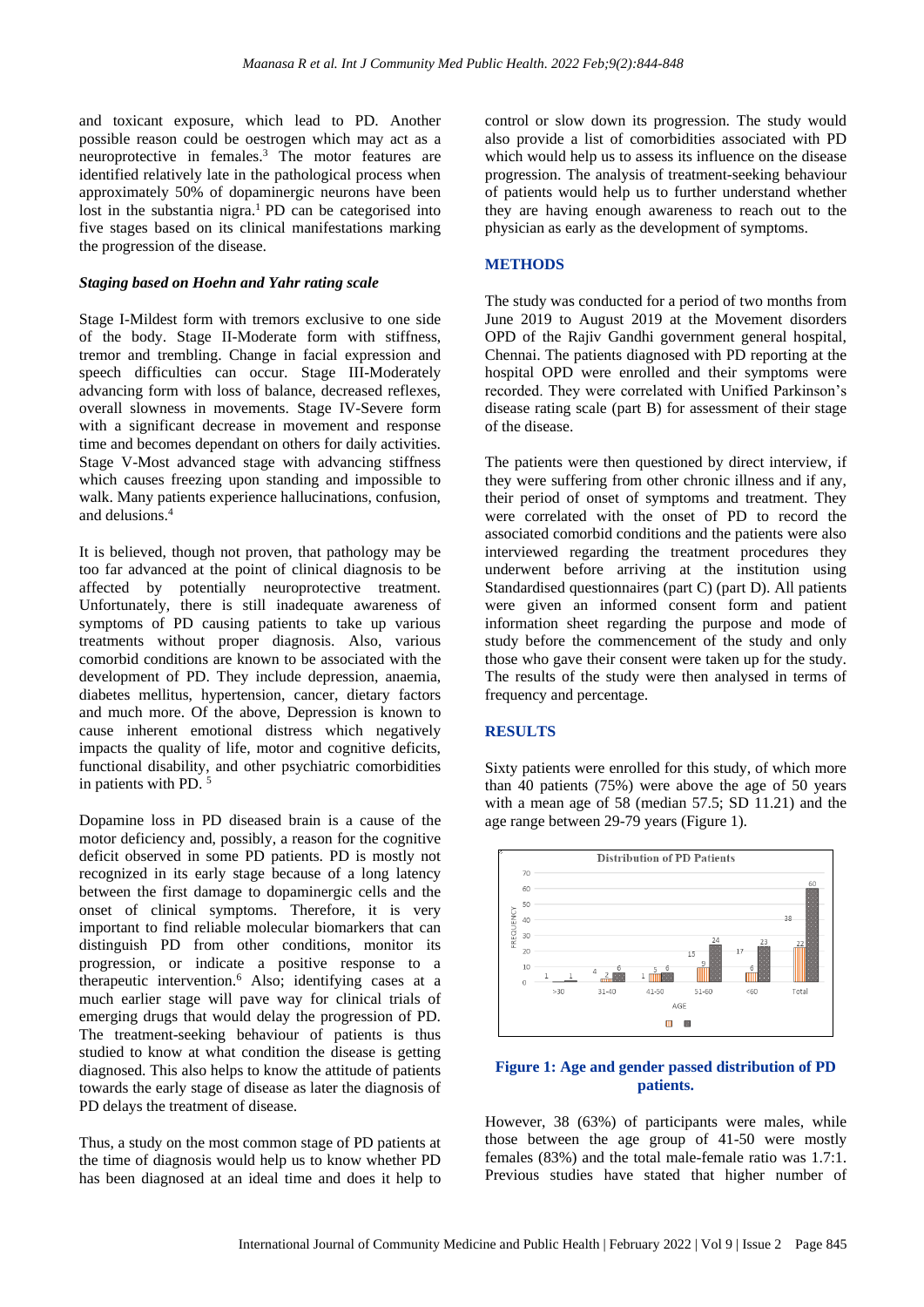educational degrees has proven to be a major risk factor for the disease while in our study, more than 80% patients had secondary school level or less (Figure 2).



**Figure 2: Educational level of patients in the study.**

# *Staging of PD*

About the staging, the disease is reported to have five stages and three levels of clinical manifestations; mild, moderate and severe. The patients reported for the study were mostly in the early stages of PD and the clinical manifestations were ranked to be moderate. More than 90% of patients reported were in their first and second stage of illness, of which 50% were in their Unilateral or Stage 1 and 40% in their Bilateral or Stage 2 of PD (Figure 3). The staging is based on the Hoehn and Yahr staging scale.



**Figure 3: Staging of disease in patients.**

Also, most patients reported were, with mild or moderate clinical symptoms like tremor and the average disease duration was found to be 2-6 years. In comparison, of their duration of disease to their stage of illness, patients reported were found to be ranged from 1 year to 25 years of disease affection, while 63% of cases in both unilateral and bilateral stages were under 8 years of disease onset (Figure 4). This clearly shows that the duration of illness is correlated with their stage of disease and may have control in its progression.



**Figure 4: Correlation between duration and stage of disease.**

#### *Comorbidity and PD*

Previous studies had reported that the disease progressed rapidly and worsened in the presence of other comorbid conditions like diabetes, hypertension and various other lifestyle disorders. Intake of medications for such diseases for a long period was also reported to be a risk factor for the disease. Thus in our study, we aimed to assess this report and our comorbidity assessment also revealed 63% of patients were present with some comorbidities and 37% had none. However, their influence on disease progression was not notably high. The most common comorbidities reported were hypertension (18%), diabetes (15%), and other illnesses (Figure 5). The duration of most common comorbidities among patients – hypertension and diabetes were found to be 10 years, preceding and succeeding PD and could not be deduced clear on its course. Also, more than 50% of cases were found to be under no medications for those complaints.



**Figure 5: Comorbidities in PD patients.**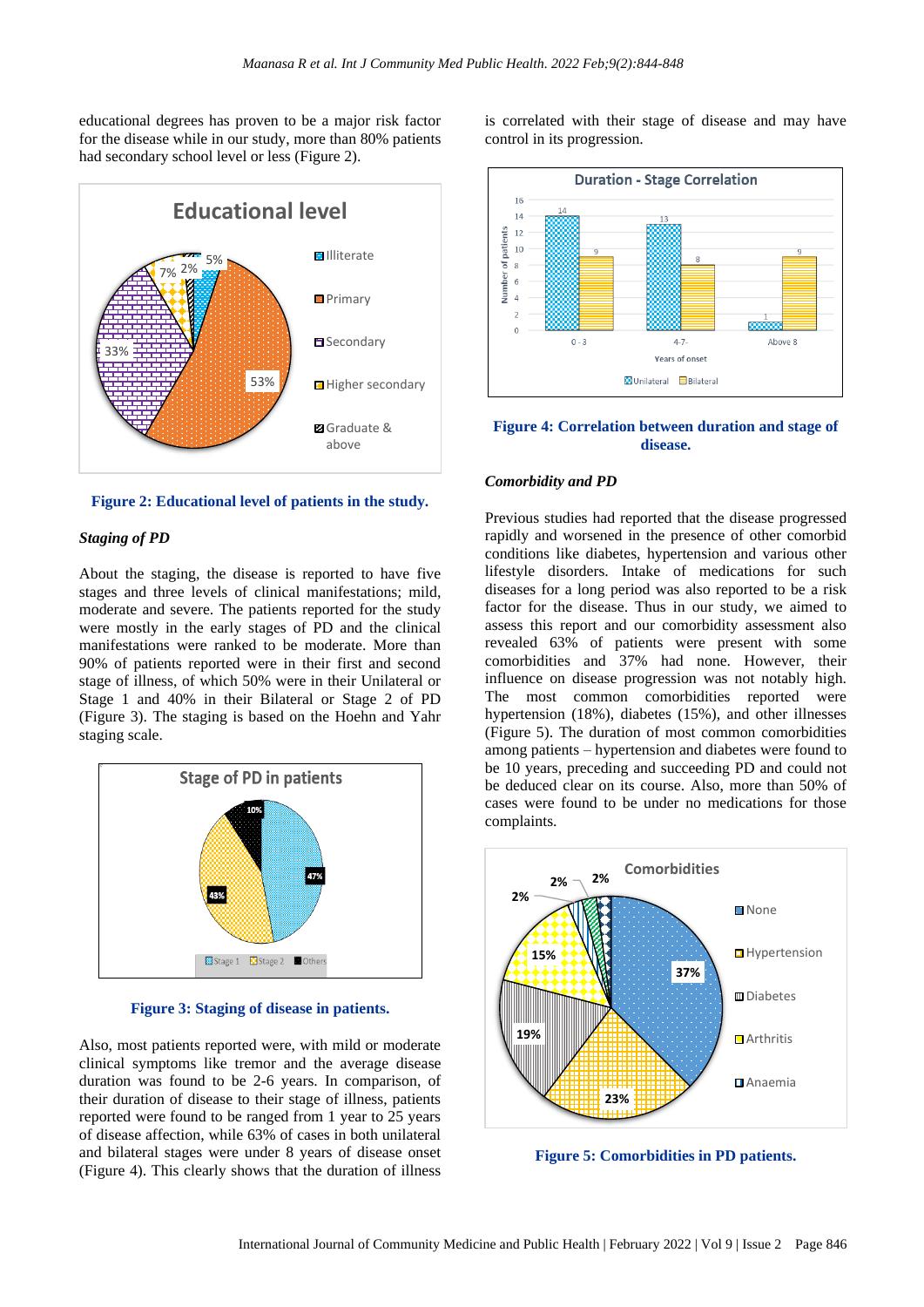#### *Treatment seeking behaviour*

Treatment seeking behaviour refers to the approach of patients affected with the disease towards its diagnosis and treatment. PD is a chronic disease which had been reported to be diagnosed in their later stages as patients delay to approach the appropriate physician or institution. However, in our study, we found that most patients reported in the study had shorter years of disease onset with an average duration of 2-6 years (63%). This shows that the patients are found to have been diagnosed way early in their disease staging and had reached out to the physician without any delay.

More than 80% of patients were found to have tremor as their first clinical symptom that made patients seek medical help. We also aimed to study the type of institution they approached and were diagnosed with the disease, of which 58% of patients were found to have reached out to government institution for diagnosis and treatment after their first clinical manifestation. Also, concerning their awareness about the disease, 70% of patients had poor or no awareness about PD or its clinical manifestations. This shows that they approached for medical help without knowledge about the disease which when improved, would help to better the scope of treatment and cure of disease.

#### **DISCUSSION**

Our study has found that the PD patients reported were mostly above the age of 50 years and were males with male-female ratio was 1.7:1. They were in their initial stages of illness; stage 1 and 2 with 47% (28) of patients belonging to unilateral or Stage 1 of illness and 43% (26) of patients belonging to bilateral or stage 2 of illness. This concludes that 90% of patients in the study belonged to the early stage of disease while previous studies especially one study by Kruger et al reported that most patients were in the advanced stage of illness.<sup>7</sup> This late stage of illness reported at the time of diagnosis was quoted to be the cause of increased complications of the disease. However, our study contradicts this statement and also adds that most patients are in the early stage of illness at the time of diagnosis.

This shows that patients seek medical help and seem to approach physician as soon as their first clinical manifestation (in less than a month). Thus the general physicians need to upgrade their medical knowledge to diagnose and refer to the neurological physician for focussed and better treatment at the earliest. Patients with PD in the previous studies by Wang et al were reported to be presenting with a set of comorbidities and they included; cerebrovascular diseases, hypertension, diabetes and chronic pulmonary diseases.<sup>5</sup> Our study also supports this fact, as 63% of patients presented with various comorbidities with hypertension and diabetes found to be the commonest. However, an equally large group (37%) of patients were present with no known comorbidities.

The duration of the patient with PD on average was between 2-6 years (66%). This indicates that patients have been reporting to the physician at an early stage of illness. Most number of patients in the study were reported with tremors (87%) as their first clinical symptom. They later developed rigidity of arms and legs and others-Akinesia. Concerning the treatment-seeking behaviour, some previous studies especially Breen et al reported that the median time from motor symptom onset to primary care physician (PCP) presentation was considerably longer than the time from PCP presentation to PD diagnosis.<sup>8</sup> While in our study, all patients reported having approached the physician immediately after the appearance of symptoms and received appropriate treatment. This indicates that there was no delay in diagnosis or seeking appropriate treatment for the patient. Also, the early stage of illness in most patients even with longer duration may suggest that early diagnosis could have been a factor in symptom alleviation and in turn may slow down the disease progression.

Approximately 60% of the patients reported at the government institution after the appearance of their first clinical symptom. This indicates that patients have increased access to government institution and physicians at the institution have been prompt in diagnosing the case without any delay.

Lastly, patients with PD included in the study when assessed for their awareness about the disease showed that 70% of the patients had poor awareness about the condition but reached out to the physician for medical aid. This thus states that though patients reported to the physician with their illness, their awareness needs to be improved.

### **CONCLUSION**

Thus in the present study, patients with PD are being diagnosed in the early stages of Hoehn and Yahr staging of disease, as they approach the physician immediately after the appearance of the first clinical symptom. Most patients are found to be present with certain comorbidities like Diabetes and Hypertension but are not under treatment. Lastly, about treatment-seeking behaviour of PD patients, they are found to reach out to physician at once, especially at government institutions, where they are being diagnosed and treated appropriately. On comparing the duration of their disease to their current stage, most patients even with 25 years of history, seemed to be in their early stage of illness. This may suggest that early diagnosis and appropriate treatment can help in slowing the disease damage and progression of PD. However, this observation needs a larger study with more number of patients to provide better evidence. Also, on awareness of the disease among patients seems to be less which needs to be improved through proper guidance and education. We also have to work on the other obstacles in the way of cure and aim to improve the quality of life of